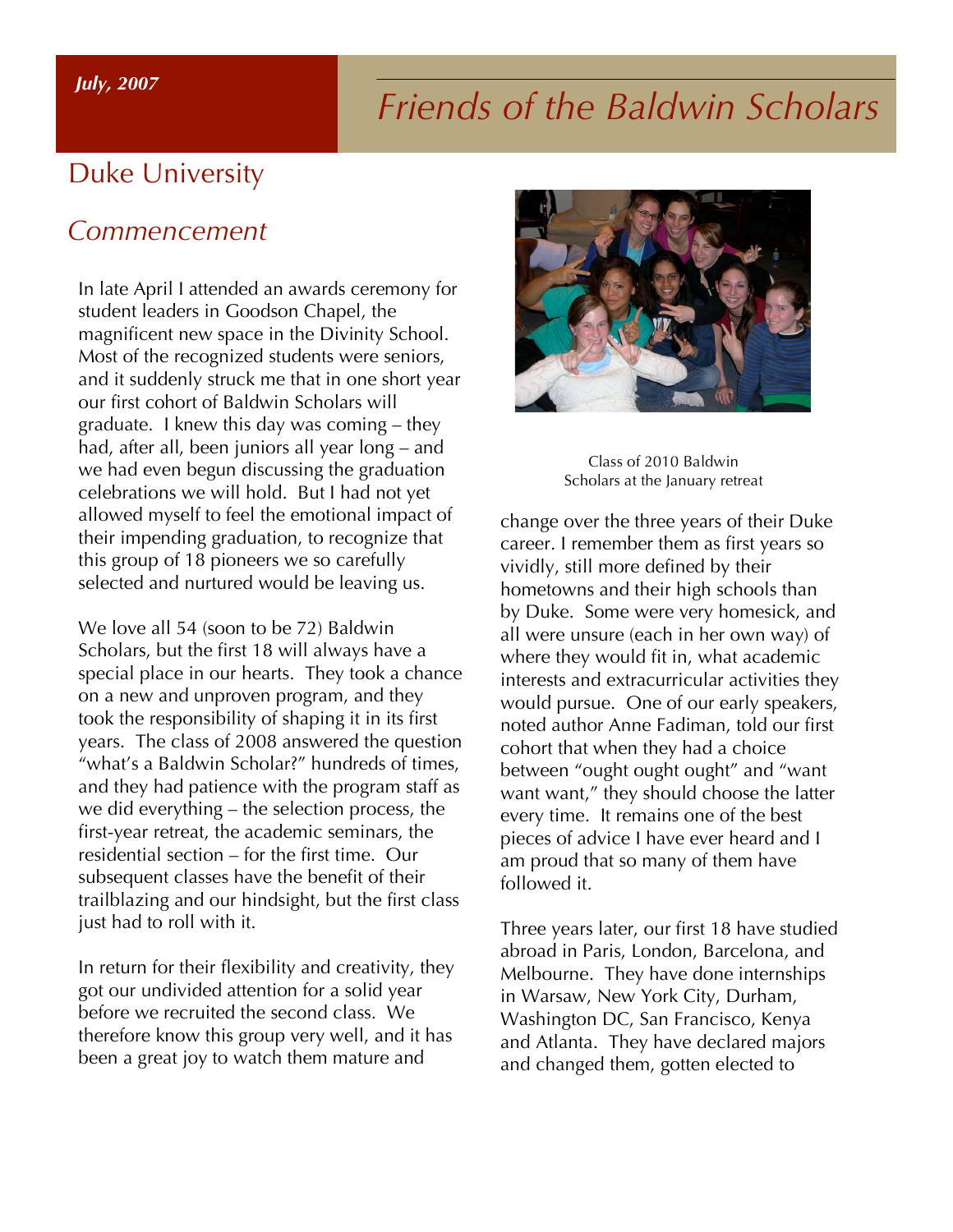major leadership roles, played in national championships games, and stayed up all night in the Baldwin section or seminar room studying for finals or just talking. Many of them are seriously addicted to *Grey's Anatomy*. They remain committed to the program and have welcomed the two cohorts after them with joy and affection (and have become excellent mentors in the process).

We are very excited to have our first 18 back together in the fall as they undertake the senior seminar, taught by the wonderful Jean O'Barr. As always, they will be the first students to take this class, entitled "Women in the Professions." We anticipate much stimulating conversation and laughter as they sit around the seminar table. Given how well they know one another now, this course will make an interesting bookend to their first-year seminar, when they were still learning so much about themselves and developing cohesion as a group. For many of us – and for them – their first and fourth year selves will coexist, side by side.

Graduation will come in May 2008, and we will wish this group the fondest and most reluctant of farewells. We'll cry and laugh and feel incredibly proud of all they have accomplished. In the meantime, we will savor their final year and remain grateful for the opportunity to work with such a wonderful group of young women. Check the website periodically for updates on their progress, and that of all our Baldwin Scholars.

Best wishes for a wonderful summer –

Donna Lisker

#### *Reflections on Being a Senior Baldwin Scholar*

Claire Lauterbach: "What does it mean to have grown up in the Baldwin Scholars Program?"

I would like to also ask, what does it mean for the Baldwin Scholars Program to have grown up around us, the inaugural class?

We have certainly been a frustration. We spent several high-strung nights pulling ourselves together over different approaches to campus activism. We have also been a joy.



Baldwin Scholars Claire Lauterbach (left) and Roshen Sethna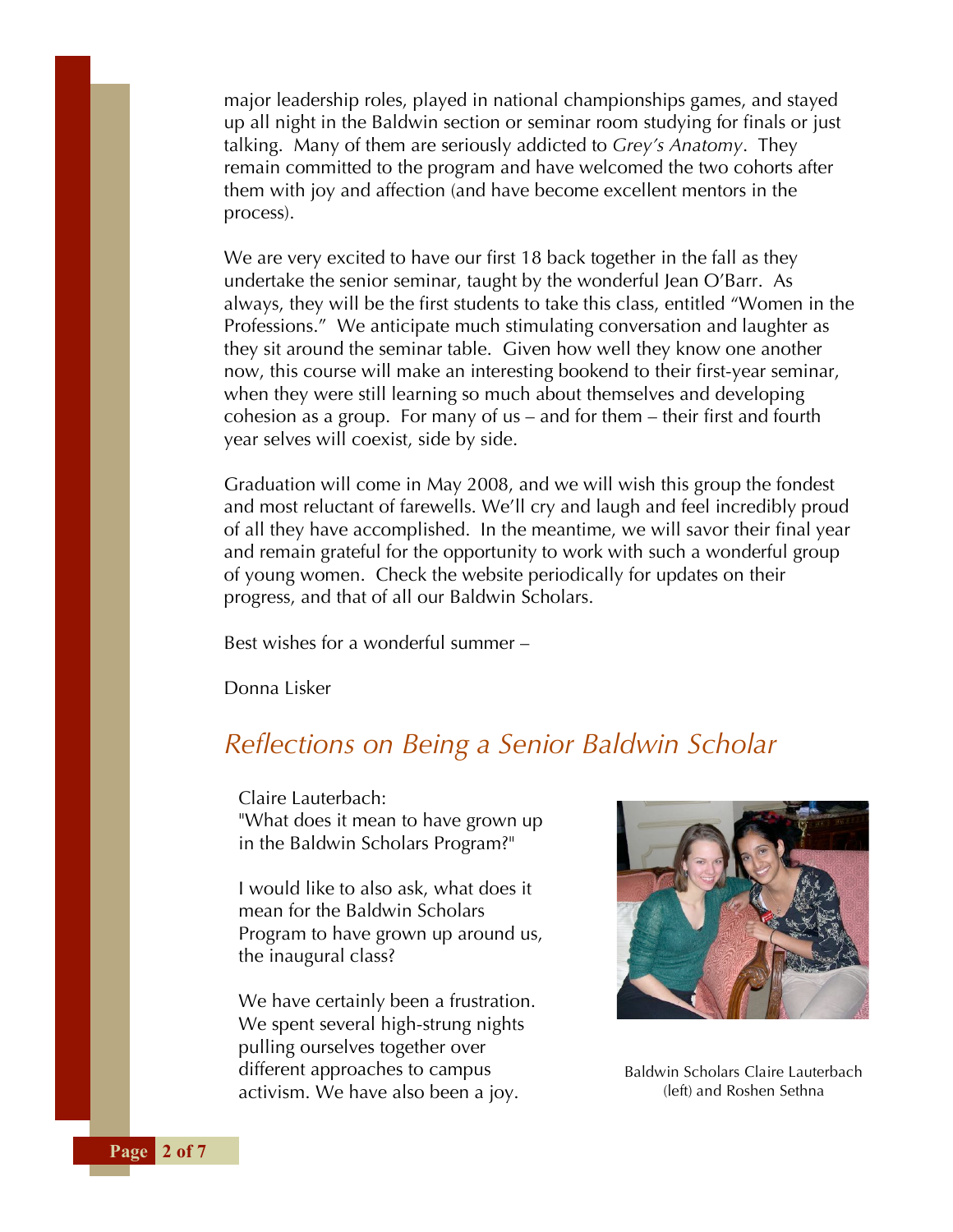We are each other's unsuspecting mentors both in Crowell Quad and across oceans. We came to this experience as individuals; I know that I will leave as a member of a group. Many of the inaugural class, myself included, felt a unique pressure to make the Baldwin Scholars Program 'work.' We were trying to chart a course for the program while also fighting to steer our lives in the sea that is Duke…perhaps trying to make this program a little too 'effortlessly perfect'?

My, how we have grown. The individual scholars and the program itself face identical challenges. If these past four years have been a time of growing up, our next task is to grow full. To grow bolder, more varied, more ambitious in our endeavors, more able to 'speak truth to power' and, more importantly, to each other. The Baldwin Scholars Program will always be the sum of its amazing parts, an anchor in an uncertain environment. I hope that, for those of us about to push off from Duke, Baldwin will be the harbor to which we return for strength for the growing full that we have yet to do.

#### Rachel McLaughlin:

Four years ago I was preparing to leave for college. I was working two jobs while soaking up my last real summer in Fenton, Missouri. Despite a tinge of fear, I looked toward Duke with anticipation – like a dream come true.

The actual Duke was a more difficult transition than I had imagined. The intensity and my homesickness (believe it or not, Duke is nothing like Fenton, MO) shook my foundation.



(L to R) Baldwin Scholars Rachel McLaughlin, Brooke Patterson, and Liz Victor

There were days when I loved Duke and days when I felt like I was in the wrong place. Today I cite Baldwin as the single reason I did not consider transferring during this transition period. Donna and Colleen truly cared about my well being. Plus, within the Baldwin Scholars seminar, I felt like myself again.

Since our freshmen retreat and freshmen seminar, we have had our lows and our highs. We had times when we did not trust one another. Our interactions lacked authenticity and honesty. We had moments of conflict when consensus seemed impossible. Whether drafting the constitution or learning to embrace our differences, we were not without our growing pains.

Yet like a family we developed a unique bond. Within this bond, each woman has impacted me in a special way. For example, I always go to Anita when I just want someone to hug me and tell me everything will be okay. Pallavi loves me despite my craziness. Aislinn and Meng make me laugh. Andrea and I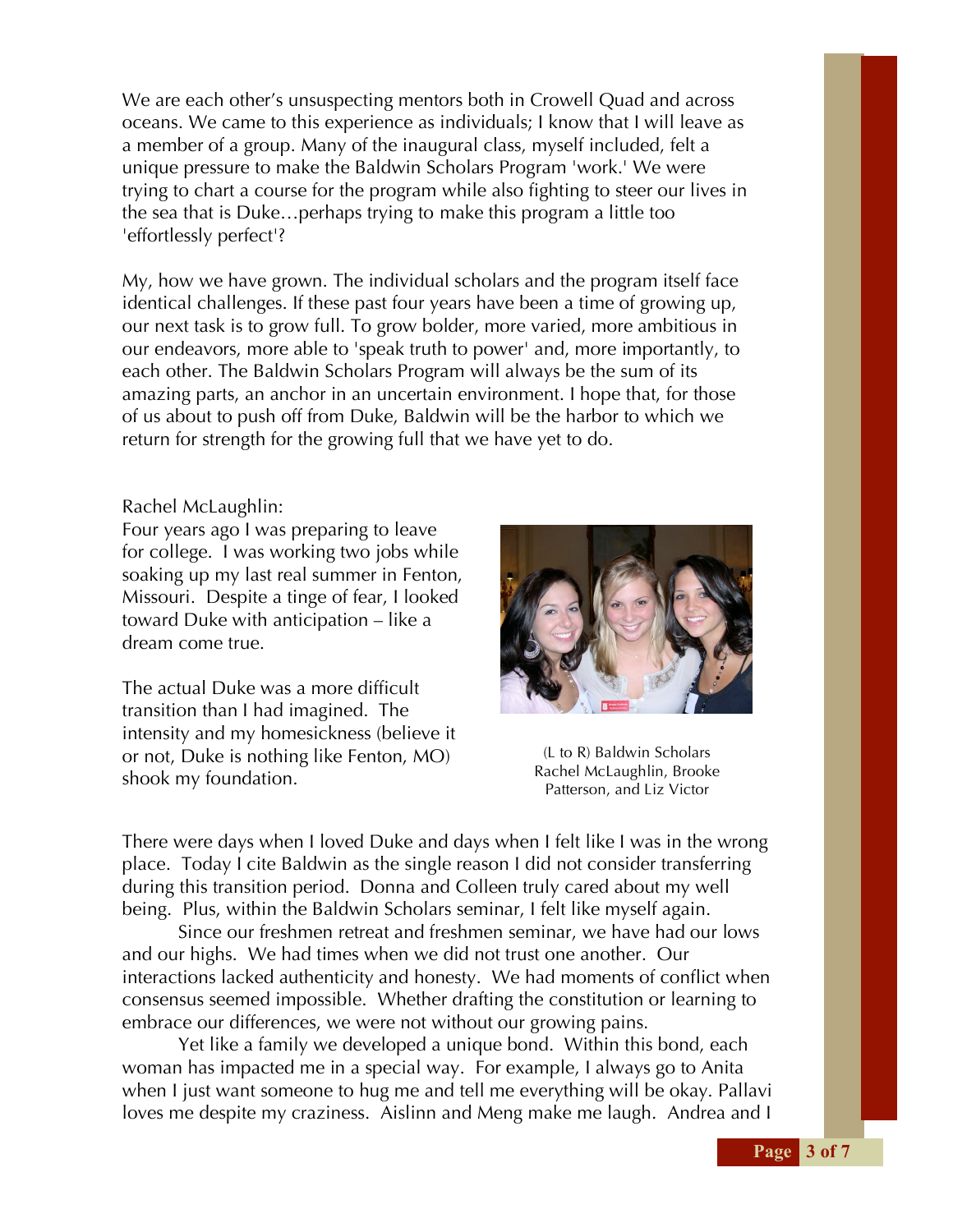will start a revolution someday. Lisa kindly accepts you, faults and all. Laura is the go-to person for a rousing pep talk. Rachel knows who she is and I like that. Alison is a story-teller. After living together for a semester, Kamaria and I are on the same wavelength. I am in awe of Regan's talent – she is an athlete and an artist. Megan listens without judging. Vanja is brave. Kelley is courageous. Claire challenges me. Nathalie understood exactly how I felt when I came back from abroad. Sarah is my rock.

As senior year approaches, I know that these women and this experience have made me who I am today. This is because we have grown up together, surviving Duke and its challenges while seeking to understand each other along the way. In this space I feel like I can say what I think, air my thoughts, and be honest. Nothing is taboo and nothing is off topic.

#### *EDU149S: Women and the Professions*



Professors Jean O'Barr (L) and Betsy Alden at the January reception for new Baldwin Scholars.

The first senior seminar for Baldwin Scholars will be offered in fall 2007. Entitled Women and the Professions, the seminar brings together the 18 graduating Baldwins in the classroom for the first time since their initial course four years ago. Students are excited to be together once more.

The seminar is designed as an opportunity to reflect on women and the professions generally and to prepare students for post-collegiate futures more specifically. Dr. Jean O'Barr, long-term faculty member, will be leading the seminar. Students will be challenged to take up three sets of questions:

\* How did contemporary American women earn a place in the professions over the past hundred years? We'll use video and readings to explore how the idea of merit based professions arose and how women accommodated and challenged those conditions. With a stronger historical grounding, we will take up a second question…

\* What is the current status of women in the professions? In the middle section of the course, students will undertake independent work to establish the progress and obstacles to achievement in fields from law and medicine to arts, religion and non-profits. We'll examine the ways in which women have changed the professions and the ways in which their ideas of self, family, and society have been changed by the demands of the workplace. In the third section of the course, we will explore a series of twenty-first century debates…

\* What are the policies, preferences and possibilities before this generation of educated women? Here we will pay even closer attention to the differences among women, to the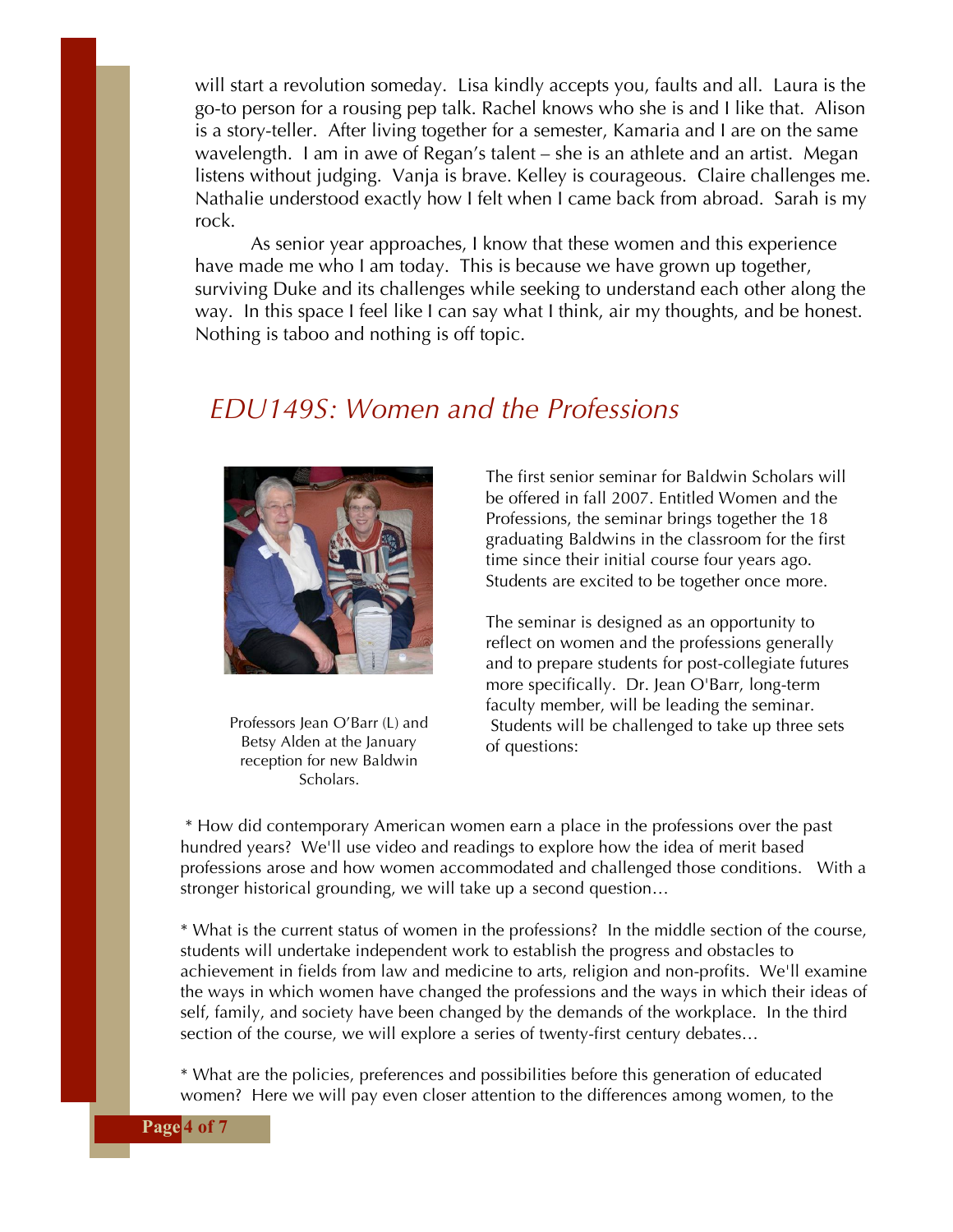balance of personal and professional life, and to the role of popular culture and collective action in setting options. Through the use of case studies, we'll debate the ways in which professional decisions are lived.

#### *I LOVE LUCY!*

The Baldwin Scholars mobilized this spring to campaign for Lucy McKinstry, who was elected VP for Student Affairs in Duke Student Government. Lucy is a Baldwin Scholar in the Class of 2010.



#### *Baldwin Scholars Retreat*

In April, three classes of Baldwin Scholars gathered for a retreat. Our purpose was twofold. First, it was an opportunity for interaction between the classes. As the program continues to grow in size, we have the new challenge of building a support system across classes. Thus there must be opportunities for members to develop authentic, trust-based relationships with one another outside of the classroom. Second, we wanted to re-energize and revamp. Recognizing the need for Baldwin to have an activist role on campus, we used the retreat setting to develop a game plan.

Friday night activities set the stage for an evening of honesty, which included reflection exercises, team building games, and dinner. The next day it was down to business. Polly Weiss, from the Office of Institutional Equity, facilitated a discussion on heart centered leadership to help us determine our core organizational values and to work with us to develop a long term game plan. We identified our core values as: Passion, Integrity, Courage, Participation, Authenticity, and Community.

We sought to create a long term programming plan that reflects these core values. We split into randomly assigned program areas: Leadership (Women and leadership, Mentoring), Our Selves (Emotional & Spiritual Health), and Our Bodies (Physical Health, Body Image). Within these programming areas we brainstormed ideas, chose those programs that most reflected our values, and then used goal setting strategies to narrow our list down to two projects per program area.

We left the retreat weekend with new officers for the upcoming school year and project plans. Since the retreat, we have formed committees around each project plan. Some of the projects have been busy this summer preparing for project launches in the fall. In the fall, look for a unique body image campaign and opportunities for women to network with one another . . . just to name a few! -Rachel McLaughlin, Class of 2008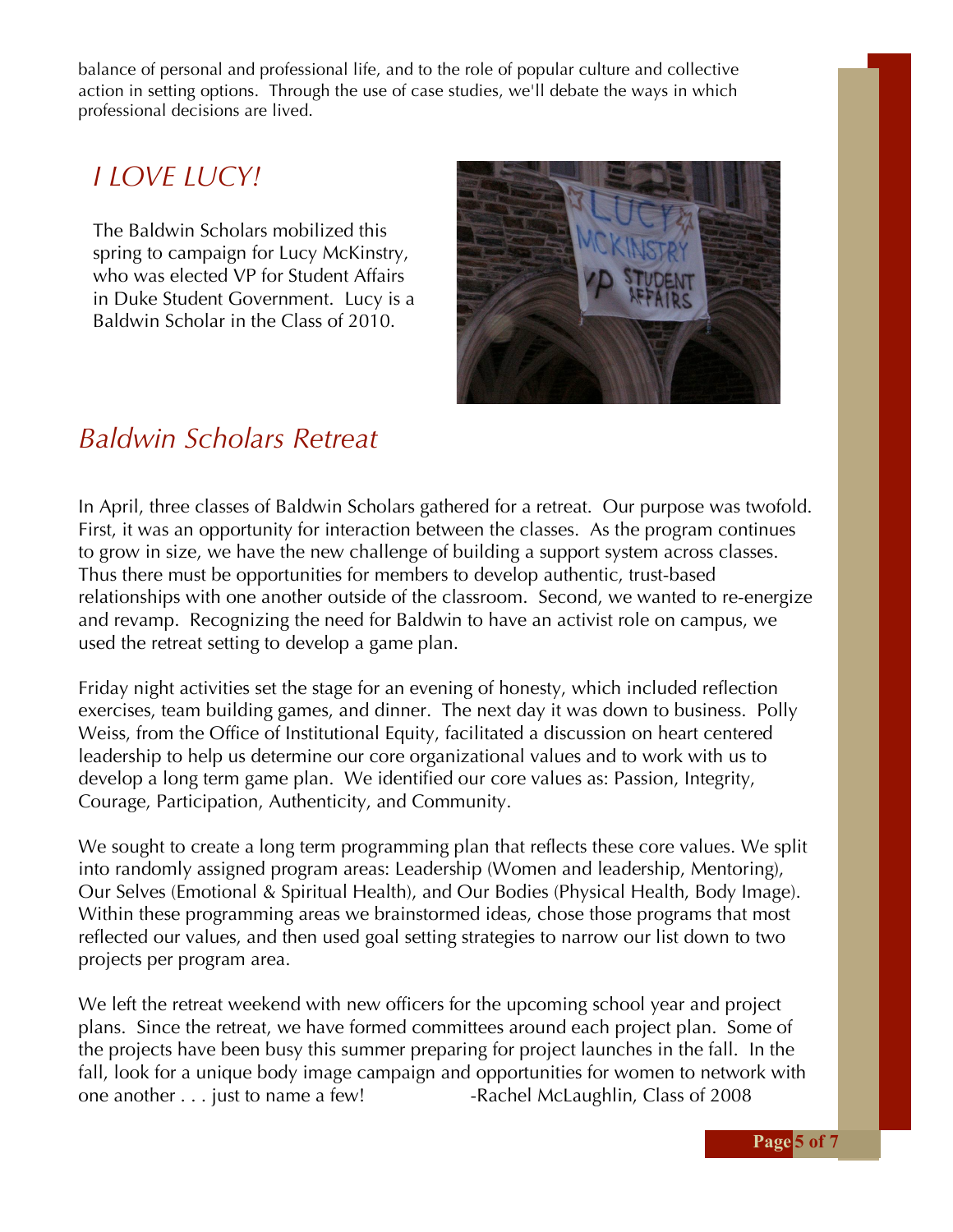## Fun photos from spring/summer events…

Five Baldwin Scholars traveled to New Orleans in February for the "Educating Women in a World of Crisis" conference. Pictured here (L to R): Julia Chapman, Alden Littlewood, and Lucy McKinstry







Baldwin Scholars relax at a dinner at Co-Director Donna Lisker's home. Top (L to R): Swathi Padmanabhan, Sasha Stein, and Neelima Navuluri Bottom (L to R): Candis Watts, Lucy McKinstry, Maddie McKeever, and Kamaria Campbell

Goofy antics at the Baldwin Scholars retreat (L to R): Neelima Navuluri, Dani Beckerman, Rachael Moss, and Sara Friedman